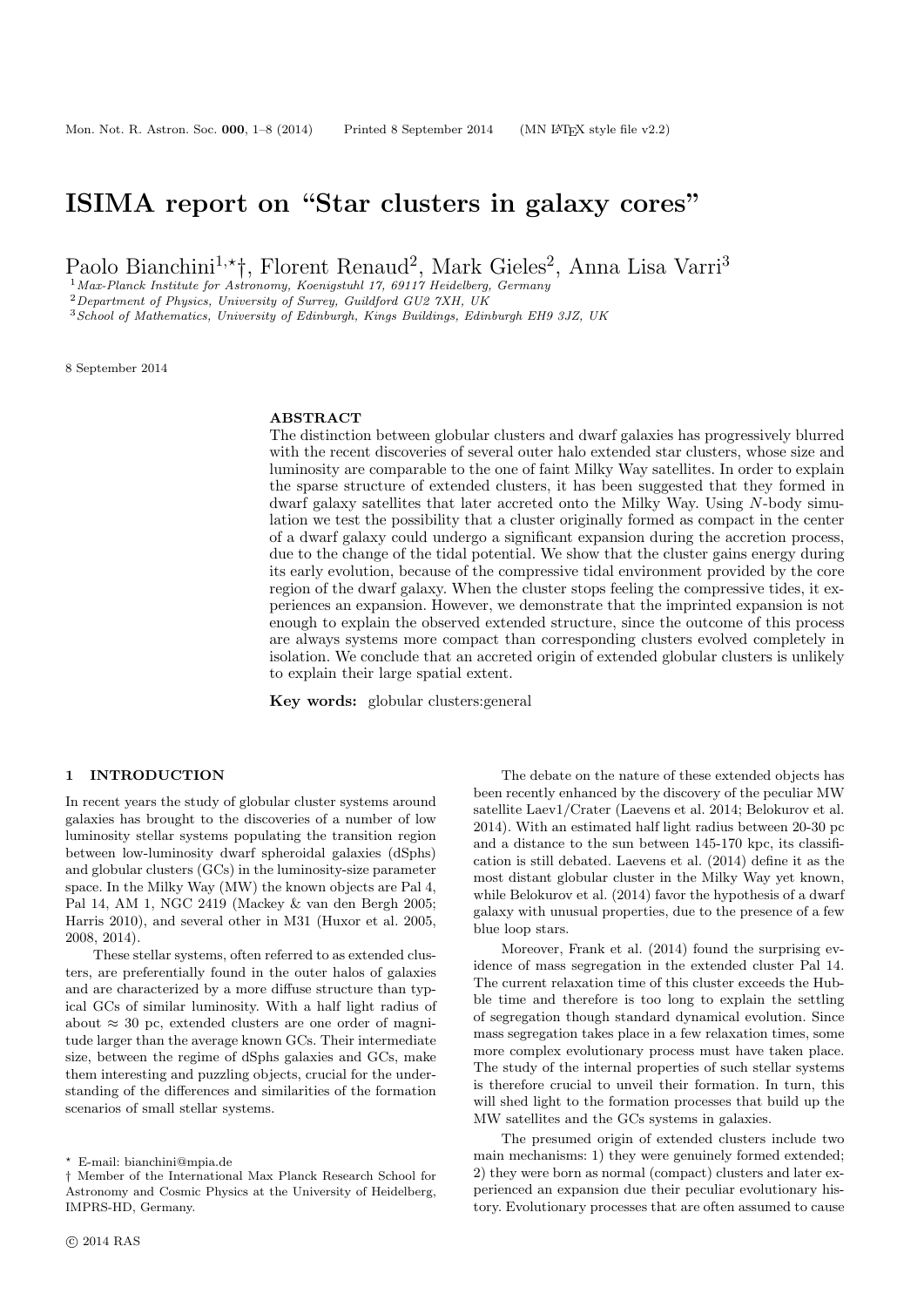# 2 P. Bianchini et al.

an expansion are strong tidal shocks or accretion process in the MW halo (Spitzer 1958; Ostriker et al. 1972; Marín-Franch et al. 2009; Mackey et al. 2010). The latter mechanism assumes that these clusters were formed in dwarf-like satellite galaxies that later were accreted and stripped into the halo of the host galaxy. We note that the accretion of dwarf galaxies is a common process often used to explain the formation of GC systems. In fact, growing evidence (both chemical and dynamical, Leaman et al. 2013) show that a significant fraction of MW GCs are accreted stellar systems while the remaining formed in-situ during the early phase of galaxy formation (Forbes & Bridges 2010; Tonini 2013).

In this work we focus on the possibility that extended clusters formed in the context of an accretion event, testing if their observed extended sizes can be explained by the structural adjustment of the clusters to the time-dependent tidal field. We test this hypothesis using N-body simulations considering the extreme case of a cluster formed in the central regions of dwarf-like galaxies, where it experiences a compressive tidal environment during its early evolution, and then it is accreted into a MW-like galaxy.

The paper is organized as follows: first we introduce the compressive tidal environment typical of the core regions of galactic potentials, then we show in Section 3, using a simple analytical calculation that an accretion mechanism naturally causes an expansion of stellar systems. In Section 4 we present our N-body simulations testing different initial condition and configurations. We discuss our results in Section 5 and finally we report our conclusions and future developments.

## 2 COMPRESSIVE TIDES IN GALAXY CORES

In this work we will consider two main test cases for a globular cluster in the core of a galactic potential. First we will consider a cluster placed stationary in the center of the potential, then we will explore the case of a cluster in orbit around the central region of the galactic potential.

Given an arbitrary external potential  $\phi$  into which the cluster is embedded, it is possible to calculate the associated tidal tensor T (Renaud et al. 2008) as

$$
T^{ij} = -\partial^i \partial^j \phi,\tag{1}
$$

If the eigenvalues  $\lambda_i$  associated to this tensor are all negative the tides are fully compressive, and extensive if at least one eigenvalue is positive. In the case of a Plummer potential with characteristic radius  $r_0$  and total mass  $M_G$ 

$$
\phi = -\frac{G M_G}{(r_0^2 + r^2)^{1/2}}\tag{2}
$$

the components of the tensor are (Renaud et al. 2009)

$$
T^{ij} = -GM_G \frac{\delta^{ij}(r_0^2 + r^2) - 3x_ix_j}{(r_0^2 + r^2)^{5/2}}
$$
 (3)

and the regime of compressive tides is limited to the core region of the configuration, delimited by  $r < r_0/\sqrt{2}$ .

If the cluster is in a circular orbit in the core of the galactic potential, an effective tidal tensor can be associated to the problem. The effective tidal potential  $\phi_e$  can be defined incorporating the non-inertial terms from fictitious forces (Renaud et al. 2011), and consequently the corresponding tidal tensor  $\mathbf{T}_e$  is

$$
\mathbf{T}_e = \begin{pmatrix} \lambda_{e,1} & 0 & 0\\ 0 & \lambda_{e,2} & 0\\ 0 & 0 & \lambda_{e,3} \end{pmatrix}
$$
 (4)

where the  $\lambda_{e,i}$  are the effectives eigenvalues, and  $\lambda_{e,1} \geq$  $\lambda_{e,2} \geqslant \lambda_{e,3}.$ 

We recall that in the case of Plummer potential centered at  $(-R_G, 0, 0)$ ,

$$
\{\lambda_{e,1}, \lambda_{e,2}, \lambda_{e,3}\} = \frac{GM_G}{r_0^3 (1+\xi^2)^{3/2}} \left\{ \frac{3\xi^2}{(1+\xi^2)}, 0, -1 \right\}, \quad (5)
$$

with  $\xi = R_G/r_0$ . When  $\xi < 2^{-1/2}$ , the effective tidal potential (i.e. including gravitational tides as in Eq 3, and centrifugal effect) experienced at  $R_G$  is fully compressive.

#### 3 ANALYTICAL DESCRIPTION: IMPULSIVE APPROXIMATION

Before studying the effect of compressive tides on the evolution of a cluster with N-body simulations, we undertake a preliminary study of the problem using analytical calculations. We describe a globular cluster initially embedded in a isotropic compressive tidal field that is then instantaneously removed (impulsive approximation). In this section, we follow the procedure outlined in (Hills 1980).

Let's consider an isotropic tidal field such that the eigenvalues of the tidal tensor are all equal  $\lambda_i = \lambda$ . Since we want to consider the case of fully compressive tides the eigenvalues of the tidal tensor are all negative,  $\lambda < 0$ . The initial energy of the cluster embedded in such field is (Renaud 2010, their eq. E.12)

$$
E_0 = \frac{1}{2} M_c \sigma^2 - \frac{GM_c^2}{2r_v} - \frac{1}{2} \lambda \alpha M_c r_t^2
$$
 (6)

where the last term describes the energy due to the compressive tides,  $M_c$  the total mass of the cluster,  $\sigma$  the velocity dispersion of the cluster,  $r_v$  the virial radius,  $r_t$  the radius where the density of the cluster drops to zero, and  $\alpha$  describes the mass profile of the cluster and is defined as  $\alpha = 1/(M_c r_t^2) \int_0^{M_c} r^2 dm$ . In addition, we assume that the system is initially virialised, so that the following virial relation holds (Renaud 2010, their eq. E.13)

$$
M_c\sigma^2 - \frac{GM_c^2}{2r_v} + \lambda \alpha M_c r_t^2 = 0.
$$
 (7)

In the impulsive approximation, we assume that at a certain time the tidal field is instantaneously removed, keeping both velocity dispersion and the radii of the cluster unchanged. This approximation is justified by the fact the the time scale in which the stripping of a dwarf-galaxy occurs is small compared to its dynamical time. The new energy of the system is therefore

$$
E_1 = \frac{1}{2} M_c \sigma^2 - \frac{GM_c^2}{2r_v}.
$$
 (8)

Using the virial equation 7 we can rewrite is as

$$
E_1 = -\lambda \alpha M_c r_t^2 - \frac{1}{2} M_c \sigma^2.
$$
 (9)

We note that the system in the final state is bound when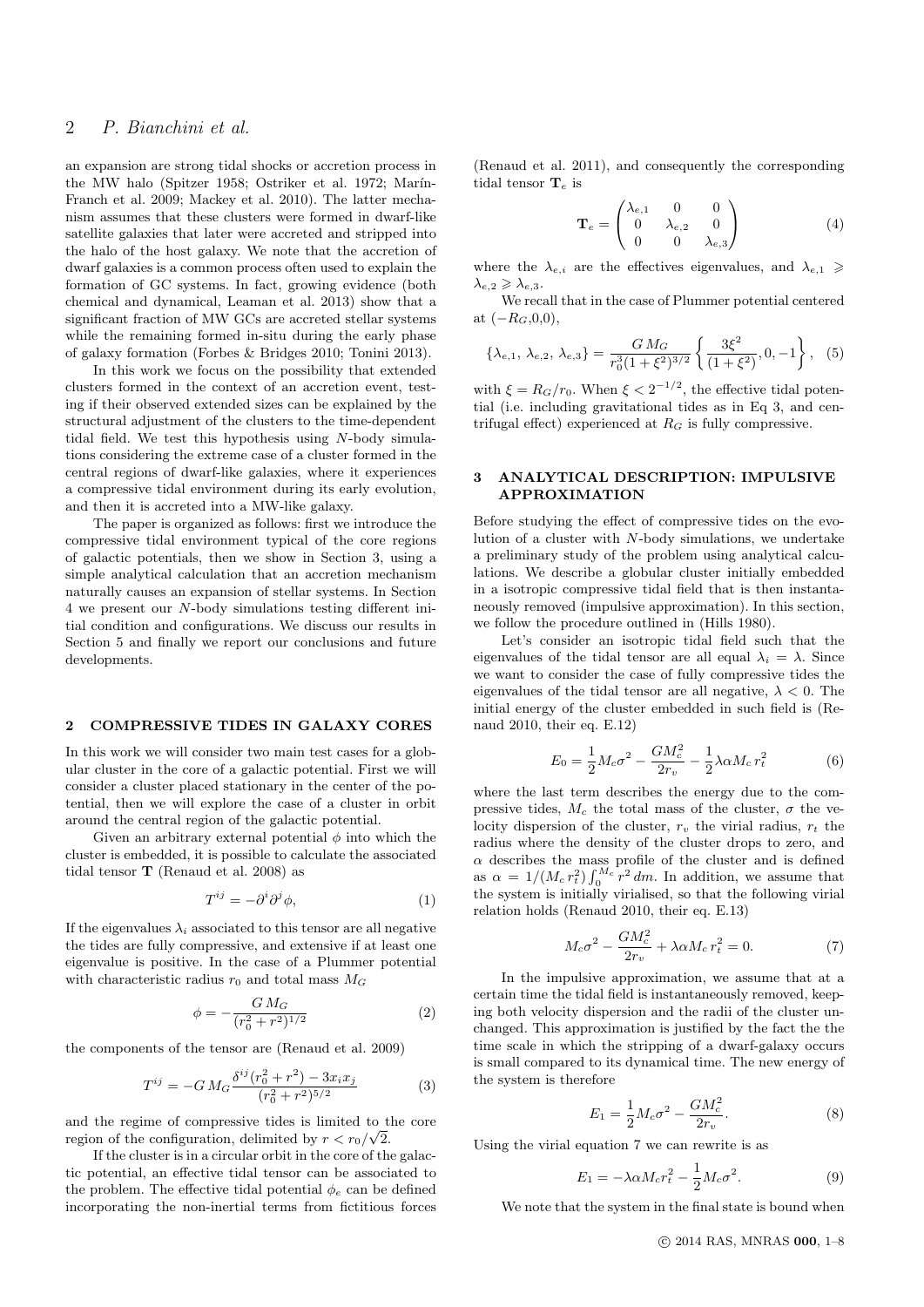

Figure 1. Time evolution of the spatial extent of a cluster in 3 different compressive tidal fields, corresponding to the center of a Plummer potential describing the dwarf galaxy with  $M = 10^8 M_{\odot}$  and scale radius  $r_0 = 1000$  pc, 500 pc, 100 pc, labeled as weak (green lines), intermediate (red lines) and strong (blue lines) tidal field, respectively. The evolution of the Lagrangian radii enclosing 10%, 50% and 90% of the total particles is shown. The compressive tides are switched off at 8 Gyr, leading to the expansion of the cluster. For comparison we show the evolution of a cluster in isolation with the same initial condition (no tides, yellow lines).

the final energy  $E_1 < 0$ . This sets a maximum value for the strength of the compressive tides, that corresponds to values of  $\lambda$ 

$$
\lambda > -\frac{1}{2} \frac{\sigma^2}{\alpha r_t^2}.
$$
\n(10)

Therefore if the system is initially embedded in a very strong compressive tidal field (large absolute values of  $\lambda$ ) it acquires too much energy that need to be dissipated during the impulsive change. The cluster is then super-virialised and become unbound when the tides are switched off.

After instantaneously turning off the tidal field, we expect the cluster to settle in a dynamical time scale toward a new equilibrium state, characterized by a new radius  $r'_v$ and a new velocity dispersion  $\sigma'$ , neglecting any mass loss (i.e. constant  $M_c$  over a dynamical time). This is described by the virial equation

$$
M_c \sigma^{\prime 2} - \frac{GM_c^2}{2r_v'} = 0,
$$
\n(11)

and a total energy

$$
E = \frac{W}{2} = -\frac{GM_c^2}{4r_v'}.\tag{12}
$$

Using equation 7, 8 and 12 we obtain a relation between the

virial radius at the final state  $r'_v$  and the initial radius  $r_v$ 

$$
r'_{v} = r_{v} \left( \frac{1}{1 + \frac{2\lambda \alpha r_{t}^{2} r_{v}}{GM_{c}}} \right). \tag{13}
$$

In the case of compressive tides (i.e.  $\lambda < 0$ ), the final virial radius  $r'_v$  is always larger than the initial  $r_v$ . The cluster therefore expands.

## 4 N-BODY SIMULATIONS

We now proceed to study the problem using  $N$ -body simulations. Our simulations are carried out with nbody6tt (Renaud et al. 2011) based on Nbody6 (Aarseth 2003) and allows to incorporate an arbitrary time dependent tidal field.

Our fiducial set up for the initial conditions for the globular cluster consist in 4096 particles drawn by a Plummer sphere. No stellar mass function or stellar evolution is considered in our simulations. The compressive tides are given by the central region of a Plummer potential, mimicking the potential well in the center of a dwarf galaxy (see Sect. 2). The tidal potential will be switched off to simulate the stripping of the dwarf galaxy occurring as a consequence of the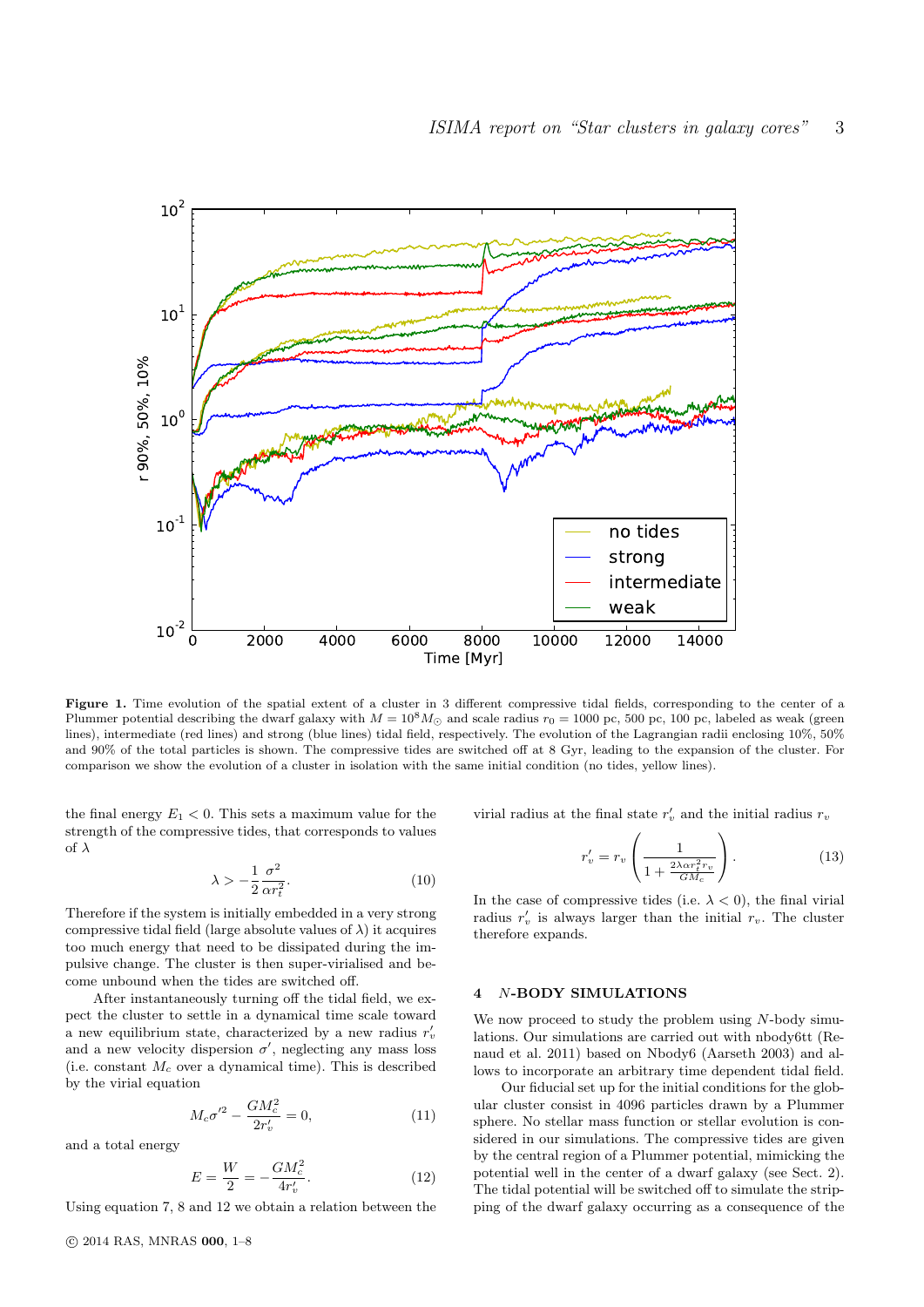

Figure 2. Time evolution of the ratio between kinetic and potential energy  $K/W$  of the same runs presented in Fig. 1. The clusters are initialized by neglecting the tidal field, and subsequently adjust very quickly to it. Compressive tidal fields keep the cluster in a supervirialized regime.

accretion process onto the Milky Way, bringing the cluster into an isolation regime<sup>1</sup>. Note that we neglect the motion of the dwarf-galaxy around the Milky Way.

In the following sections we present the results of the long time dynamical evolution of the cluster considering different tidal field strengths, different initial densities for the cluster, different transitions between the compressive tides and isolation (impulsive or slow variation), and different orbits inside the dwarf galaxy potential. For consistency throughout the paper, we use the criteria of  $E < 0$  to define those particles still part of the cluster (Renaud et al. 2011), where the energy is given by the sum of the potential and kinetic energy, E=W+K.

## 4.1 Evolution in the center of a compressive tidal potential: no orbit

The first case we test consists in a 4096 particles Plummer sphere with virial radius<sup>2</sup>  $r_v = 1$  pc placed in the center (with no orbital motion) of a compressive tidal potential that is then instantaneously switched off (at the arbitrary time of 8 Gyr).

We aim to study the dependence of the cluster's evolution on the strength of the tidal field. For this reason we specify 3 constant compressive tidal fields, corresponding to



Figure 3. Time evolution of the number of bound stars to the cluster (N bound), for the same runs presented in Fig. 1. Stronger compressive tides slow down the stellar loss. The tidal field is switched off instantaneously at 8 Gyr.

the tides in the center of a Plummer potential with total mass  $M = 10^8 M_{\odot}$  and scale radius  $r_0 = 1000$  pc, 500 pc, 100 pc (typical values for dwarf galaxies mass and characteristic radii, McConnachie 2012). We label these 3 compressive tidal potentials as weak, intermediate and strong, respectively. The values chosen correspond to increasing central densities of the dwarf galaxy potential,  $\approx 0.02, 0.2, 20$  $M_{\odot}/pc^3$  respectively. The tidal field is isotropic.

We show in Fig. 1 the time evolution of the  $10\%$ ,  $50\%$ and 90% Lagrangian radii (i.e., the radii containing 10%, 50% and 90% of the total mass, respectively) for the strong, intermediate and weak compressive tidal fields. We overplot the evolution of the radii corresponding to an isolated case (no tides). The figure shows that, while the compressive tides are on, the spatial extent of the cluster depends on the strength of the tidal field: the strongest the field is, the more compact the cluster is. What is effectively happening is that the cluster is kept in a supervirialized status with a higher  $K/W$  ratio, that is the ratio between the kinematic energy  $K$  and potential energy  $W$ . This is displayed in Fig. 2, where all the runs are characterized by a starting value of  $K/W = -0.5$  (virialized cluster) and progressively decrease toward more negative values for stronger compressive tides.

In the regime in which compressive tides are on, the stronger the tides are the more compact and supervirialized the cluster is. In addition, the mass loss is slowed down (see Fig. 3). When the compressive tidal field is switched off (8 Gyr), the cluster experiences an expansion, that is higher for stronger tides. We note that the expansion is significant for the 50% and 90% Lagrangian radii, while is negligible for the inner 10% Lagrangian radius, confirming that tides only affect the outer regions of the clusters.

So far we considered the case in which the transition between the compressive tidal field regime and no tidal field is impulsive. We explore the possibility of a slower transition, occurring in a time interval of 600 Myr. We study this case with the intermediate strength of the compressive tidal field. The result is shown in Fig. 4. The panel on the left shows the evolution of the 90% Lagrangian radius in the

<sup>&</sup>lt;sup>1</sup> The assumption of isolation for the cluster in the final state (after the compressive tides are switch off) is consistent with the hypothesis of placing the system in the outer halo of galaxy, where the expected tidal effects are low. This is consistent with the observational evidence that extended clusters are preferentially found in the outer halo of galaxies (Mackey & van den Bergh 2005; Huxor et al. 2005, 2008, 2014)

<sup>2</sup> We recall that for a Plummer sphere with half mass radius  $r_m$  and scale radius  $r_0$ , the following relations hold:  $r_v \approx 1.7 r_0$ and  $r_m \approx 1.3 r_0$ . The virial radius is defined as the radius that satisfies  $W = G M_c/(2 r_v)$ , with W the total potential energy and  $M_c$  total mass of the cluster.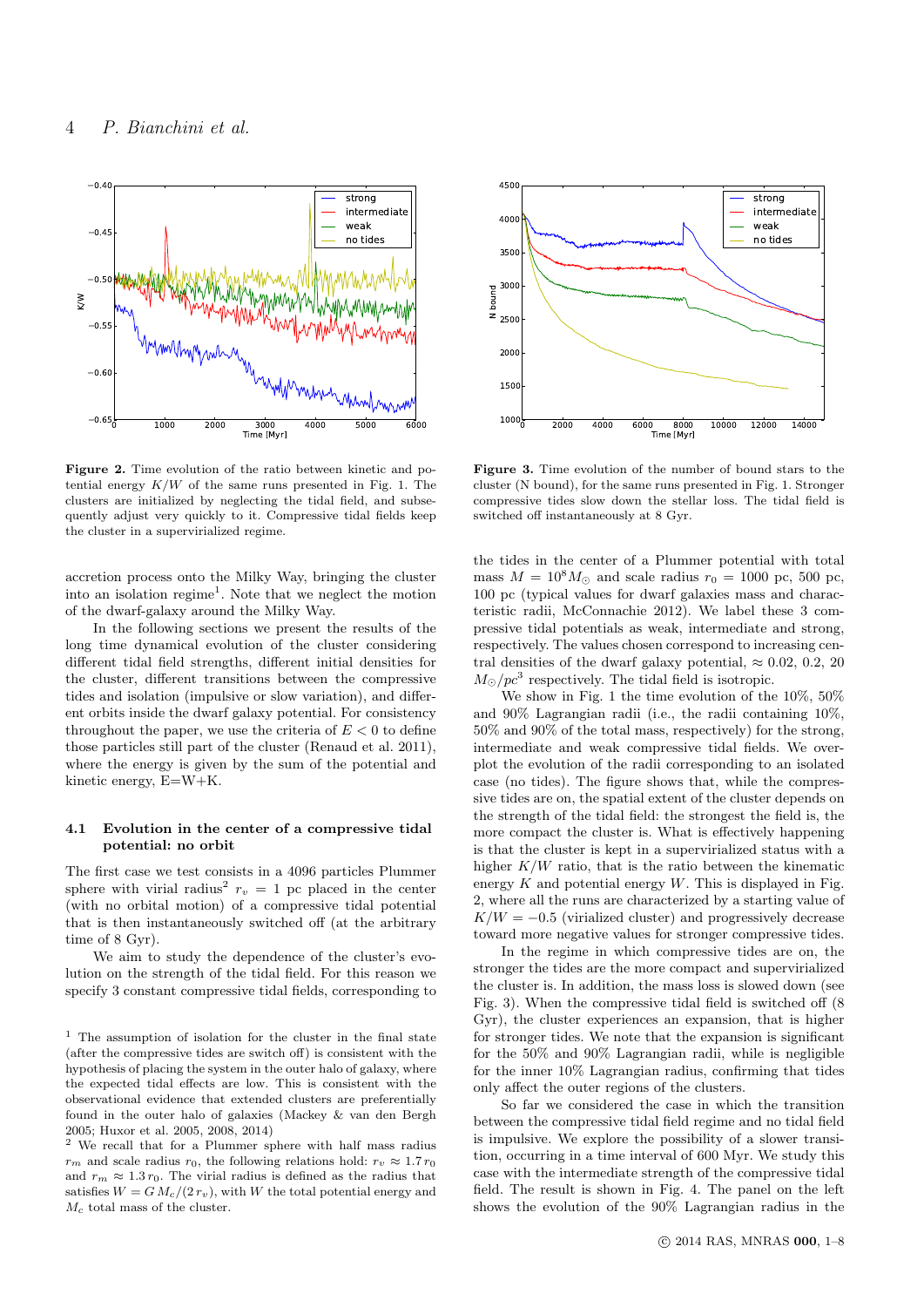

Figure 4. Left panel: Time evolution of the 90% Lagrangian radius for two simulations with different transition between compressive tidal field and no tidal field. An intermediate strength for the tidal field is used (see Fig. 1). The red curve represents the impulsive transition, while the magenta a slow transition lasting 600 Myr. The evolution of the corresponding isolated case is shown in yellow for comparison. The 90% Lagrangian radii converge at the same value independently of the speed of the transition. Right panel: Time evolution of the number of bound stars for the same runs in the left-side panel. When a slow transition is applied the cluster is able to recapture some of the previously ejected stars.



Figure 5. Left panel: Time evolution of the 10%, 50% and 90% Lagrangian radii for a cluster in the fully compressive regime orbiting at 250 pc from the center of a Plummer potential (total mass  $M = 10^8 M_{\odot}$ , scale radius  $r_0 = 500$  pc) The 3 color lines indicate the 3 different initial conditions for the cluster with virial radii of  $r_v = 0.4$ , 1, 2.5 pc (magenta, blue, cyan lines respectively), corresponding to decreasing initial densities, increasing filling factors, and increasing relaxation times. The compressive tidal field given by the Plummer potential is turned off at 8 Gyr, where the expansion of the clusters occurs. Right panel: Time evolution of the number of bound stars for the same runs in the left-side panel. The yellow line corresponding to the isolated case with initial  $r_v = 1$  pc is over plotted for comparison. The rate of stellar loss is modified by the interplay between the presence of the circular orbit and the compressive tides, with the initially densest system (the most initially under-filling system) experiencing a more rapid stellar loss.

transition region only. Despite the difference shapes of the transition, the values reached for the radial extent by the two simulations converge in short dynamical time. So no significant differences in the final outcome are present. The panel on the right shows that a difference in the number of bound particles is present, with the slower transition run recapturing efficiently some of the unbound stars during the switching off the tidal field.

## 4.2 Circular orbit

We now consider the more realistic case in which the cluster moves in circular orbits around the center of the dwarf galaxy, instead of simply be placed with no motion in its center. Considering the case labeled previously as intermediate tidal strength (total mass of  $M = 10^8 M_{\odot}$  and scale radio of  $r_0 = 500$  pc) we assure that the cluster is always in the regime of compressive tides placing it into circular orbit at 250 pc distance from the center (see Sect. 2).

Given that the cluster is now moving in a orbit, a tidal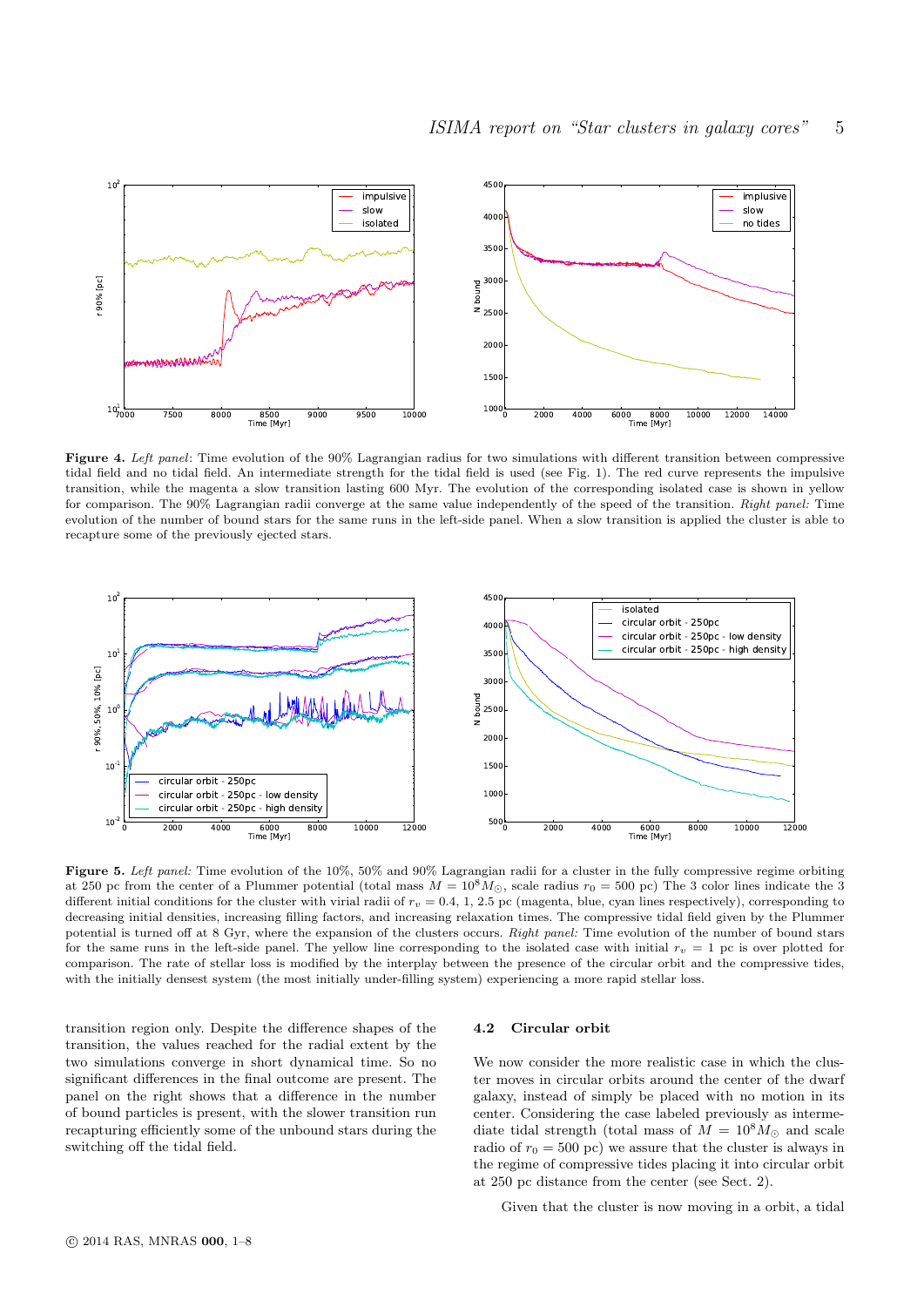# 6 P. Bianchini et al.

boundary can be defined, reflecting the formation of the Jacobi equipotential surface delimiting the region inside which the cluster is gravitationally dominant (Fukushige & Heggie 2000). We define the Jacobi radius  $r<sub>J</sub>$  as the distance from the Lagrange point  $L_1$  and the center of the cluster (Renaud et al. 2011)

$$
r_J = \left(\frac{GM_c}{\lambda_{e,1}}\right)^{1/3},\tag{14}
$$

with  $M_c$  the mass of the cluster and  $\lambda_{e,1}$  given by equation 5. We use the sphere of radius  $r<sub>J</sub>$  as an approximation of the Jacobi surface, usually referred to as Roche sphere. This can be used to define the degree of filling of the Roche sphere of our initial conditions using the ratio  $r_t/r_J$ , where  $r_t$  is the physical boundary of the cluster, that in the case of a Plummer sphere can be approximated by  $r_t \approx 12 r_0$  (radius that encloses the 99% of the total mass).

We want to study the effect of different initial conditions. Therefore we study three cases characterized by the same initial mass (4096 particles) and different virial radii,  $r_v = 0.4, 1, 2.5$  pc. This gives us three initial conditions with:

• decreasing densities,

• increasing filling factors  $(r_t/r_J \approx 0.1, 0.3, 0.8,$  respectively),

• increasing relaxation times

Note that all three initial conditions under-fill their corresponding Roche sphere.

The results of our three runs are shown in Fig. 5 and are indicated by magenta, blue and cyan lines, for increasing initial densities, respectively. The initial evolution of the 3 clusters is dominated by their internal dynamics (causing an initial expansion and core collapse,  $t < 1000$  Myr). The densest cluster is the one that experiences the largest initial expansion (due to its shortest relaxation time and higher density). The stellar loss rate (right panel Fig. 5) differs for the 3 runs, with the initially denser clusters experiencing an enhanced stellar loss. There is no obvious dependence between the degree of initial filling of the Roche sphere and stellar loss or evolution of the Lagrangian radii. When the tidal field is turned off at 8 Gyr the clusters experience an expansion, as already noted in the previous section.

# 5 DISCUSSION

We showed in the previous section that the evolution of a cluster in a compressive tidal field causes the cluster to acquire a more compact configuration, keeping the cluster energetically super-virialized. When the tidal filed is switched off and the cluster is left in isolation (or in a weak tidal field, as those experienced in the outer halo of MW-like galaxies), it experiences an expansion that involves the intermediate and outer regions. How does this expansion modify the spatial structure of the cluster? Is the expansion strong enough to the level of giving rise to stellar systems morphologically similar to the observed extended clusters (i.e., half light radii an order of magnitude larger than typical clusters)?

In order to answer these questions, we compare clusters that have evolved in compressive tides with the corresponding clusters evolved in isolation (i.e., we evolve clusters with

the same initial conditions in a zero tidal field). Fig. 6 shows a comparison between the isolated case, the corresponding case of a stationary cluster in the center of a Plummer potential (intermediate strength, see Sect. 4.1) and one in circular orbit at 250 pc from the center. It is clear that the expansion due to the switching off of the compressive tides never produces objects that are more spatially extended than the isolated case at the same stage of is evolution.

This is confirmed by the analysis of the surface density profiles as a function of the projected radius  $R$  of different snapshots reported in Fig. 7. The left panel displays the time evolution of the surface density profiles of the cluster in a circular orbit of 250 pc, evolving in the compressive tides (a similar result applies in the case of no orbit). The formation of tidal tails features is observable in the outer parts of the profiles, due to the escape of stars through the Lagrangian points, and after the tides have been switched off the profiles are more extended. However, the right panel shows that the surface density profile for the isolated case at 10 Gyr (black line) is still more extended than the density profile of the cluster that experienced compressive tides (cyan line). Note that the number of particles of the two clusters at 10 Gyr is comparable ( $N_{isolated} = 1619$  and  $N_{tides} = 1413$  and the measured half mass radii are  $r_m = 11.49$  pc and  $r_m = 8.16$ pc, for isolated and compressive tides case, respectively. So no significant structural difference is present.

Finally, we note here that our result can be considered as conservative. In fact, in the most realistic case, the accretion process of the dwarf galaxy (corresponding to the switching off of the compressive tides) brings the cluster in the (extensive) tidal potential of the host galaxy. This would set a natural boundary for the spatial extent of the cluster (Lagrange surface), that would limit its subsequent expansion.

#### 6 CONCLUSIONS AND PERSPECTIVES

We tested the possibility that extended clusters originally formed as compact (normal) clusters in the denser central regions of dwarf galaxies and later expanded due to a timevariation of the tidal field. In these core regions, the clusters experience a regime of compressive tides that keeps them in a supervirialized state. When the dwarf galaxy is accreted into the MW, the cluster is released in the outer halo it expands due to the sudden change of environment.

We demonstrate that the expansion imprinted to the clusters does not give origin to object that are more spatially extended than systems that were born compact and simply evolved in isolation. We tested our conclusion exploring different initial densities for the clusters, different orbits inside the core of the dwarf galaxy, different strengths of the compressive tides and different time-transitions between the regime of compressive tides and isolation.

We conclude that an accreted origin of outer halo extended globular clusters is unlikely to explain their large spatial extent. For this reason, we favor the hypothesis that these stellar systems were genuinely formed extended.

An alternative explanation of their extended structure could be given by the possibility that these systems are actually tidally disrupted and therefore any estimates of their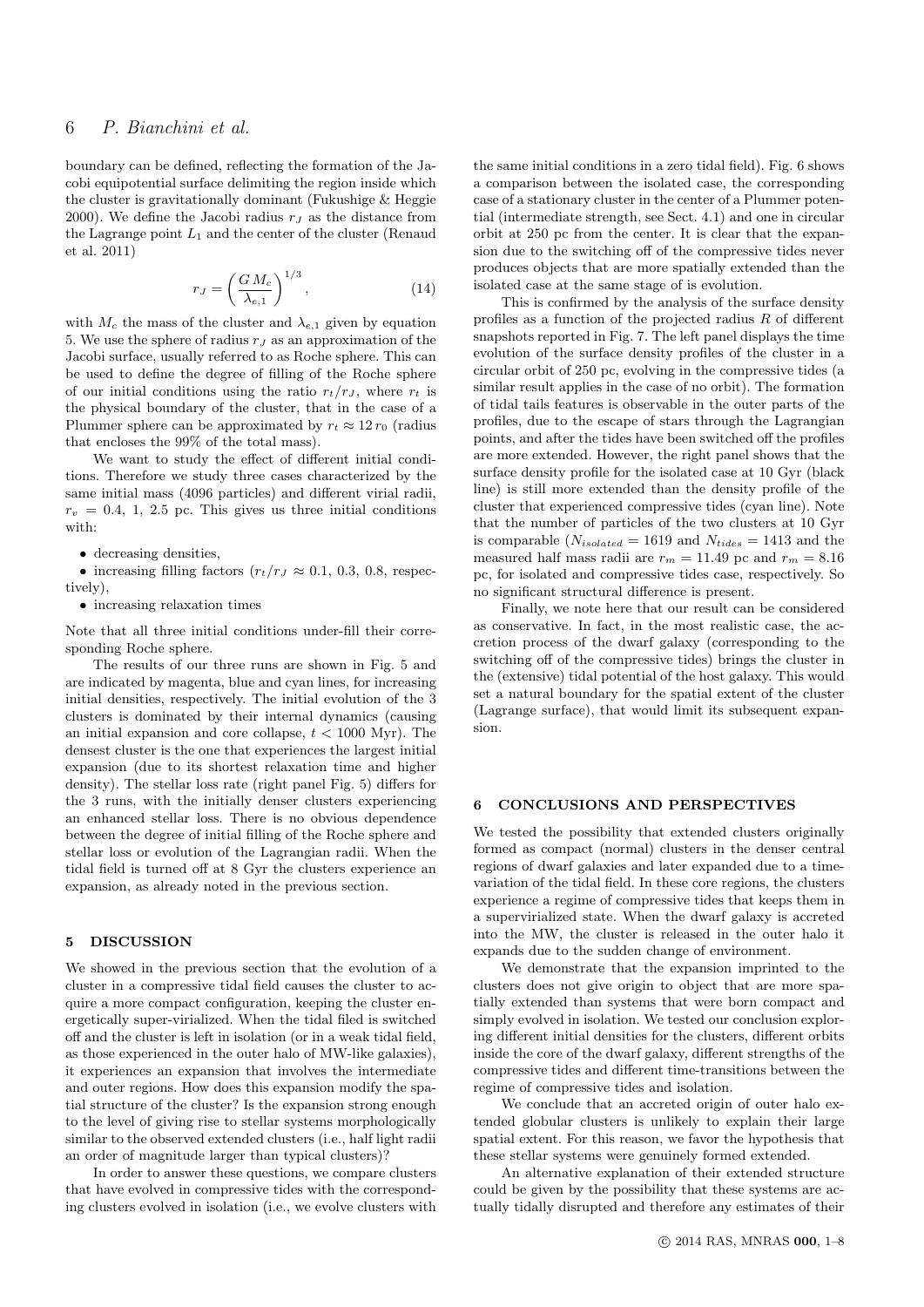

Figure 6. Time evolution of the 10%, 50% and 90% Lagrangian radii of 3 simulations with the same initial conditions (4096 particle and  $r_v = 1$  pc): no tidal field, stationary cluster in the center of a Plummer potential (intermediate strength, see Sect. 4.1) and cluster in circular orbit at 250 pc from the center, indicated respectively with yellow, red and blue lines. Despite the clusters increase in size when the compressive tidal field is turned off, the expansion is not enough to generate objects that are more extended than the one in the corresponding isolated case.



Figure 7. Left panel: evolution of the surface density profile for a cluster as a function of the projected radius  $R$ , in a circular orbit at 250 pc from the center of a Plummer potential (corresponding to set up indicted by blue lines in Fig. 6). The dashed lines indicate the snapshots where the cluster is embedded in the compressive tides, while solid lines indicate snapshots after the tidal field has been switched off. Right panel: Comparison of the surface density profile at 10 Gyr of the cluster evolved in isolation (black line) and the cluster evolved in compressive tides (cyan line, see left panel). The expansion imprinted to the cluster, after the tidal field has been switched off, is not enough to form objects that are more extended than the one in the isolated case.